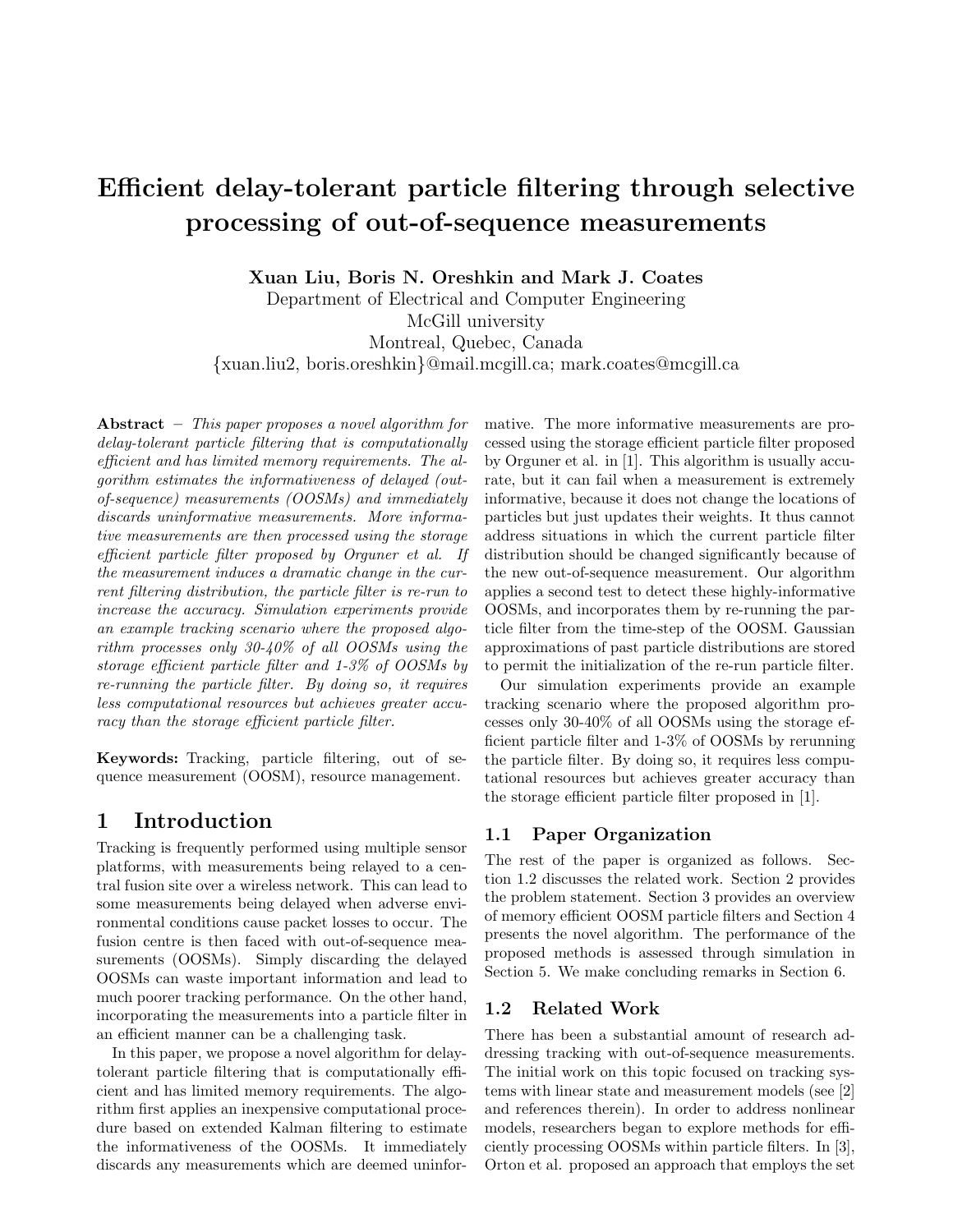of particles before and after the time step of the delayed measurement to update the current weights of particles. This method was improved with a Markov chain Monte Carlo (MCMC) smoothing step to mitigate the potential problem of degeneracy in [4]. The OOSM particle filters proposed in [3,4] need to store all of the particles of the last *l* steps, (*l* is the predetermined maximum number of lags), which can lead to an excessive consumption of storage resources. To address this, Mallick et al. proposed an approximate OOSM particle filter that only stores the mean and covariance matrix of the particles [5]. These three OOSM particle filtering algorithms require an inversion of the system dynamics to perform "backwards prediction", which is only possible for linear state dynamics. In subsequent work, both for OOSM processing [1] and particle smoothing [6], researchers have identified procedures for approximate inversion for some non-linear systems; it is possible to incorporate these techniques to extend the applicability of the algorithms in [3–5].

In [1], Orguner et al. propose a number of "storage efficient particle filters" (SEPFs) for OOSM processing. As in [5], the particle filters only store statistics (single mean and covariance) of the particle set, rather than the particles themselves, at previous time steps. Auxiliary fixed point smoothers are employed to determine the likelihood of the delayed measurement conditioned on each particle in the current set, and this likelihood is used to update the weight of the particle. The authors compare the performance of the algorithms using three types of smoother: Extended Kalman Smoother (EKS), Unscented Kalman Smoother (UKS) and Particle Smoother (PS). In their simulations, the EKS outperforms the other methods with least computation. Their experiments address highly non-linear filtering problems where the extended Kalman filter often fails to track the target. The EKS is successful because the particle filter provides it with critical side-information.

The storage efficient particle filters perform well for many OOSM tracking tasks, but their performance can suffer when there are a significant number of highlyinformative OOSMs (such as the scenario described in Section 5). Incorporating such OOSMs using the auxiliary fixed point smoother can lead to a major decrease in the effective number of particles. The storage efficient particle filters of [1] therefore choose to discard them.

# **2 Problem Statement**

We now provide a mathematical formulation of the OOSM filtering problem. We consider the scenario with Markovian and (possibly) non-linear state dynamics and measurements described by (possibly) non-linear functions of the current state. The innovation and observation noises are modeled as additive Gaussian. At each timestep *k*, there is an active set of distributed sensors,  $V_k$ , that make measurements. These measurements are relayed to the fusion centre. A subset of them  $\mathcal{S}_k$  experience minimal delay and can be processed at time *k*. Other measurements are delayed and only become available for processing at later timesteps. Measurements that are delayed by more than *l* timesteps are considered uninformative and are ignored.

The system is described by the following equations:

$$
\mathbf{x}_{k+1} = f_{k+1|k}(\mathbf{x}_k) + \mathbf{v}_{k+1|k} \tag{1}
$$

$$
\mathbf{y}_k^j = h_k^j(\mathbf{x}_k) + \mathbf{s}_k^j \quad (\forall j \in \mathcal{V}_k)
$$
 (2)

$$
\mathcal{Y}_k = \{ \mathbf{y}_k^{\mathcal{S}_k} : \ \mathcal{S}_k \subseteq \mathcal{V}_k \} \tag{3}
$$

$$
\mathcal{Z}_k = \{ \mathbf{y}_{k-l}^{\mathcal{D}_{k-l,k}}, \mathbf{y}_{k-l+1}^{\mathcal{D}_{k-l+1,k}}, \dots, \mathbf{y}_{k-1}^{\mathcal{D}_{k-1,k}} \} \qquad (4)
$$

Here  $\{x_k\}$  denotes the state sequence, which is a Markov process with initial distribution  $\mathbf{x}_0 \sim p(\mathbf{x}_0)$ , and  $\{y_k^j\}$  denotes the measurement sequence at the *j*th sensor.  $\mathbf{v}_{k+1|k}$  is the transition noise with Gaussian distribution  $\mathcal{N}(0, \mathbf{V}_{k+1|k})$ , and  $\mathbf{s}_k^j$  is the measurement noise with Gaussian distribution  $\mathcal{N}(0, \mathbf{Q}_k^j)$ . The functions  $f_{k+1|k}(.)$  and  $h_k^j(.)$  are the transition and measurement functions.  $\mathcal{Y}_k$  denotes the set of non-delayed measurements received at time  $k$ .  $\mathcal{Z}_k$  denotes the set of OOSMs received at time *k*. The set  $\mathcal{D}_{\tau,k}$  is the subset of active sensors at time *τ* whose measurements are received at time step *k*;  $\mathbf{y}_{k-l}^{\mathcal{D}_{k-l,k}}$  is the set of measurements made at time *k*−*l* that arrive at the fusion centre at time *k*.

Let  $\widetilde{\mathcal{W}}_k^{i,j}$  denote the set of measurements generated in the interval  $[i, j]$  available at the fusion centre by time  $k$ . This includes all the non-delayed measurements  $\mathcal{Y}_{i:j} =$  $\cup_{m=i}^{j} \mathcal{Y}_m$  and OOSMs  $\{ \mathbf{y}_{\tau,m}^{\mathcal{D}_{\tau,m}} \in \mathcal{Z}_m : \tau \in [i,j], m \in \mathcal{Y}_m\}$ [1, k]. We also denote  $\mathcal{W}_k^{i:j} = \widetilde{\mathcal{W}}_k^{i:j} \setminus \mathcal{Z}_k$ , i.e. the set of all measurements available at time *k* except those in  $\mathcal{Z}_k$ . Lastly, let  $\mathcal{W}_k^j \equiv \mathcal{W}_k^{j \cdot j}$  and  $\widetilde{\mathcal{W}}_k^j \equiv \widetilde{\mathcal{W}}_k^{j \cdot j}$ .

The OOSM filtering task is to form an estimate of the posterior distribution  $p(\mathbf{x}_k | \widetilde{W}_k^{1:k})$  (and hence an estimate of the state  $\mathbf{x}_k$ ).

# **3 OOSM Particle Filters**

OOSM particle filters differ in how they incorporate the OOSMs from the set  $\mathcal{Z}_k$ . The simplest approach is to discard them, but this can result in poor tracking performance. Another obvious approach is to restart the filter at the time step immediately prior to the time step associated with the earliest OOSM in  $\mathcal{Z}_k$  and rerun to the current time step *k*. This requires that we record all the particles, weights and the measurements for the window of time over which OOSMs are considered useful. We call this approach the "OOSM re-run particle filter" and consider it as a benchmark for the accuracy that can be achieved. This method has two unattractive qualities: the storage requirements can be immense (consider 10,000 particles stored for a window of 10 timesteps), and the computation cost is high.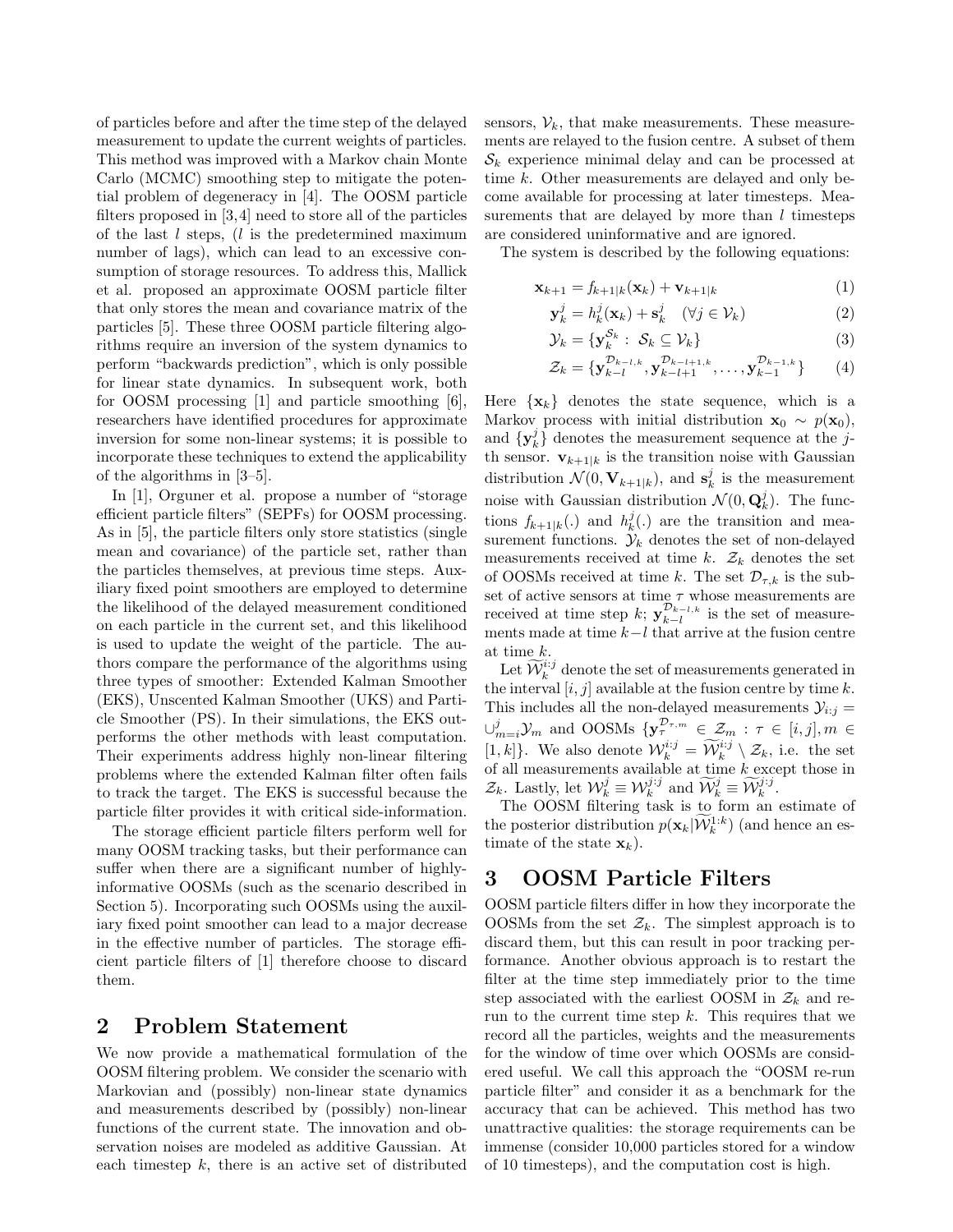As discussed in Section 1.2, several methods have been proposed to alleviate these costs. In this section, we provide a brief review of the storage efficient particle filter of [1] and introduce a seemingly novel (but obvious) alternative algorithm. In both algorithms, the memory requirements are reduced by storing statistics of the particle sets from past time steps instead of the particles themselves. Effectively, the past particle distributions are represented by Gaussian approximations. The stored information is then the mean and covariance matrix of particles at each time step from  $k - l - 1$  to *k*. Denote, respectively, by  $\xi_k$ ,  $\omega_k$  the sets of the values and weights of particles at time *k*, and let  $\mu_k$ ,  $\mathbf{R}_k$ denote their mean and covariance. The stored information is then

$$
\mathbf{\Omega}_k = {\boldsymbol{\mu}_{k-l-1:k}, \mathbf{R}_{k-l-1:k}, \mathcal{W}_k^{k-l:k}},\tag{5}
$$

A generic storage efficient OOSM particle filtering algorithm is summarized in Algorithm 1. If there are no OOSMs at time *k*, we write  $\mathcal{Z}_k = \emptyset$ .

| Algorithm 1: Generic OOSM Particle Filter |                                                                                                                                                                                     |
|-------------------------------------------|-------------------------------------------------------------------------------------------------------------------------------------------------------------------------------------|
|                                           | 1 At time $k$                                                                                                                                                                       |
|                                           | Input: $\mathcal{Z}_k, \Omega_k$                                                                                                                                                    |
|                                           | $\mathbf{2}$ $(\boldsymbol{\xi}_k, \boldsymbol{\omega}_k) \leftarrow$ ParticleFilter $(\mathcal{Y}_k, \boldsymbol{\xi}_{k-1}, \boldsymbol{\omega}_{k-1})$ ;                         |
|                                           | $\mathbf{a}$ $(\mu_k, \mathbf{R}_k) \leftarrow$ SaveGauss $(\boldsymbol{\xi}_k, \boldsymbol{\omega}_k)$ ;                                                                           |
|                                           | 4 if $\mathcal{Z}_k \neq \emptyset$ then                                                                                                                                            |
|                                           | 5 $(\boldsymbol{\xi}_k, \boldsymbol{\omega}_k, \boldsymbol{\Omega}_k) \leftarrow$ Process00SM $(\mathcal{Z}_k, \boldsymbol{\xi}_k, \boldsymbol{\omega}_k, \boldsymbol{\Omega}_k)$ ; |

In this algorithm, the function ParticleFilter can be any standard particle filtering method. If  $\mathcal{Y}_k =$  $\emptyset$ , ParticleFilter only propagates the particles and skips the measurement processing step. The function SaveGauss uses the maximum likelihood estimator of the mean and covariance given the weighted sample set *ξk*, *ωk*:

$$
\mu_k = \sum_{i=1}^N \omega_k^{(i)} \xi_k^{(i)}
$$
(6)

$$
\mathbf{R}_{k} = \sum_{i=1}^{N} \boldsymbol{\omega}_{k}^{(i)} (\boldsymbol{\xi}_{k}^{(i)} - \boldsymbol{\mu}_{k}) (\boldsymbol{\xi}_{k}^{(i)} - \boldsymbol{\mu}_{k})^{T} \qquad (7)
$$

## **3.1 Gaussian Approximation Re-run Particle Filter (OOSM-GARP)**

A simple modification of the re-run particle filter involves storing only Gaussian approximations of the particle distributions at previous timesteps. When a batch of OOSMs arrives, the particle filter is re-run from the time step preceding the earliest OOSM. Since the particle set from that time step is unavailable, particles are generated from the stored approximation.

When OOSM-GARP receives  $\mathcal{Z}_k$  at time k, it returns to the time step  $\tilde{\tau}_k - 1$  (let  $\tilde{\tau}_k$  denote the earliest time step of all OOSMs in  $\mathcal{Z}_k$ ). It samples particles from  $\mathcal{N}(\boldsymbol{\mu}_{\tilde{\tau}_k-1}, \mathbf{R}_{\tilde{\tau}_k-1})$ , propagates them to the time step  $\tilde{\tau}_k$ and runs the filter as standard particle filter using all

stored measurements  $\widetilde{\mathcal{W}}_k^{\widetilde{\tau}_k:k}$ . At each step, it updates the mean and covariance matrix in the stored set  $\Omega_k$ as described in Algorithm 2.

| <b>Algorithm 2:</b> ProcessOOSM-GARP |                                                                                                                                                                                                    |  |
|--------------------------------------|----------------------------------------------------------------------------------------------------------------------------------------------------------------------------------------------------|--|
|                                      | Input: $\mathcal{Z}_k, \Omega_k$                                                                                                                                                                   |  |
|                                      | $\widetilde{\tau}_k = \min\{\tau : \mathbf{y}_{\tau} \in \mathcal{Z}_k\};$                                                                                                                         |  |
|                                      | $\mathbf{2} \; \{ \pmb{\xi}_{\widetilde\tau_{k-1}}^{(i)} \}_{i=1}^N \sim \mathcal{N}(\mathbf{x}_{\widetilde\tau_{k}-1}, \pmb{\mu}_{\widetilde\tau_{k}-1}, \mathbf{R}_{\widetilde\tau_{k}-1}) \; ;$ |  |
|                                      | <b>3</b> $\omega_{\tilde{\tau}_k-1}^{(i)} = 1/N, i = 1N;$                                                                                                                                          |  |
|                                      | 4 for $j = \tilde{\tau}_k, \ldots, k$ do                                                                                                                                                           |  |
|                                      | 5 $(\boldsymbol{\xi}_j, \, \boldsymbol{\omega}_j) \leftarrow \texttt{ParticleFilter}(\widetilde{\mathcal{W}}_k^j, \, \boldsymbol{\xi}_{j-1}, \, \boldsymbol{\omega}_{j-1});$                       |  |
|                                      | 6 $(\mu_i, R_i) \leftarrow$ SaveGauss $(\xi_i, \omega_i)$ ;                                                                                                                                        |  |
|                                      | 7 endfor                                                                                                                                                                                           |  |

In many tracking tasks, the Gaussian provides a reasonable approximation to the particle distributions, particularly as it is only used to restart a particle filter. OOSM-GARP thus performs almost as well as the basic re-run particle filter but requires much less memory. However, OOSM-GARP is relatively computationally complex since it reprocesses all the particles for  $k-\tilde{\tau}_k+1$ steps.

### **3.2 Storage Efficient Particle Filter with EKS (SEPF-EKS)**

We now provide a brief review of the storage efficient OOSM particle filter from [1], which forms part of our proposed algorithm. We focus on the filter that employs EKS, since it is less computationally demanding but offers equivalent or better accuracy. In order to simplify the presentation, we consider a single OOSM  $\mathbf{y}_{\tau} \equiv \mathbf{y}_{\tau}^{D_{\tau,k}} \in \mathcal{Z}_k.$ 

The SEPF is based on the following weight-update equation:

$$
\boldsymbol{\omega}_k^{(i)} \propto p(\mathbf{y}_{\tau}|\boldsymbol{\xi}_k^{(i)}, \mathcal{W}_k^{1:k}, \mathcal{Z}_{k,\bar{\tau}})\boldsymbol{\omega}_{k,\bar{\tau}}^{(i)}.
$$
 (8)

Here  $\omega_{k,\bar{\tau}}^{(i)}$  and  $\omega_k^{(i)}$  denote the weights before and after processing  $\mathbf{y}_{\tau}$ .  $p(\mathbf{y}_{\tau} | \boldsymbol{\xi}_k^{(i)}, \mathcal{W}_k^{1:k}, \mathcal{Z}_{k,\bar{\tau}})$  denotes the likelihood function of  $y_\tau$  given all the current particles  $\xi_k^{(i)}$ , all received measurements in  $\mathcal{W}_k^{1:k}$  and the recently received OOSMs in  $\mathcal{Z}_k$  except  $\mathbf{y}_{\tau}$ , thus  $\mathcal{Z}_{k,\bar{\tau}} = \mathcal{Z}_k \setminus {\mathbf{y}_{\tau}}$ .

The SEPF estimates this likelihood expression in two stages. First it forms an approximation of  $p(\mathbf{x}_{\tau} | \boldsymbol{\xi}_k^{(i)}, \mathcal{W}_k^{1:k}, \mathcal{Z}_{k,\bar{\tau}})$ . This is achieved by applying an augmented-state extended Kalman smoother [7] to update the stored mean and covariance at time  $\tau$  to reflect the information from the measurements  $\mathcal{W}_k^{\tau+1:k} \cup \mathcal{Z}_{k,\bar{\tau}}$ and the current particle  $\xi_k^{(i)}$  (which is treated as a measurement). SEPF then employs an EKF approximation of  $p(\mathbf{y}_\tau | \mathbf{x}_\tau)$  to construct an estimate of the likelihood  $p(\mathbf{y}_{\tau} | \mathcal{W}_k^{1:k}, \mathcal{Z}_{k,\bar{\tau}}, \boldsymbol{\xi}_k^{(i)}).$ 

SEPF-EKS achieves significant computational savings because it processes the means and covariances in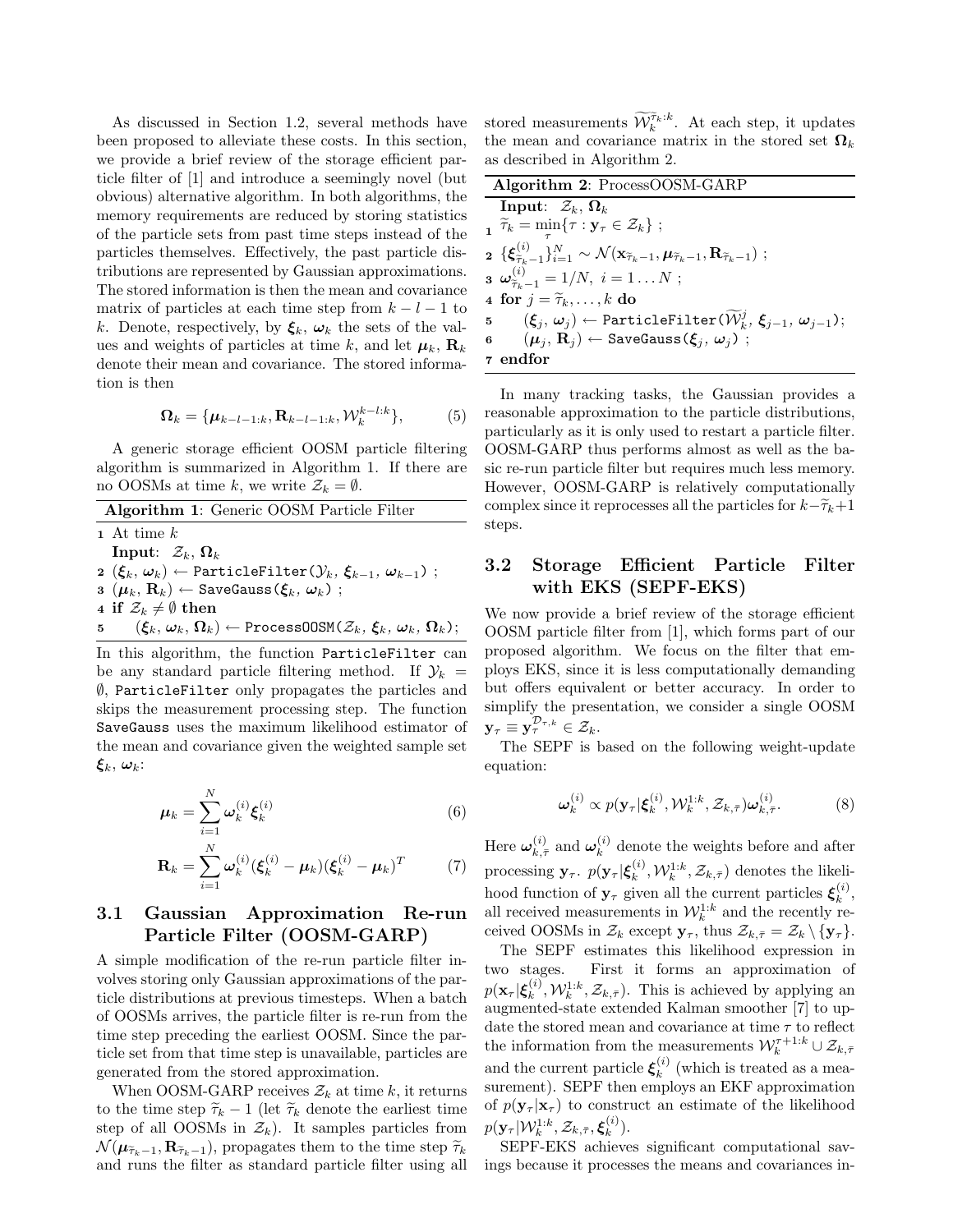stead of all *N* particles. The computational complexity is less than the re-run particle filters in most cases<sup>1</sup>.

The algorithm is vulnerable to highly informative OOSMs. After processing an OOSM that should lead to a major change in the filtering distribution, the effective number of particles (measured by  $1/\sum (\omega^{(i)})^2$ ) can be greatly diminished. This reduces sample diversity in the particle filter and can cause significant performance deterioration.

## **4 Selectively Processing OOSMs**

We now propose a simple but effective two-stage algorithm that processes only the informative OOSMs, leading to significantly increased computational efficiency. The first stage of the algorithm estimates the informativeness of an OOSM (we outline two metrics and estimation schemes below) and discards those deemed uninformative. In the second stage, the informative OOSMs are processed by SEPF-EKS. If significant reduction of the effective sample size is detected after application of SEPF-EKS, we choose to apply OOSM-GARP. The approach combines the advantages of OOSM-GARP and SEPF-EKS in order to achieve a satisfactory tradeoff between performance and complexity. We describe the proposed approach ProcessOOSM-SP in Algorithm 3.

In this algorithm, the function CalcMI is used to estimate the informativeness of a measurement, and it is discussed in more detail below. The thresholds *γ*<sup>1</sup> and *γ*<sup>2</sup> govern the trade-off between computational complexity and accuracy. The first threshold  $\gamma_1$  determines the proportion of OOSMs that are declared uninformative and immediately discarded. The second threshold defines the proportion of informative OOSMs that are processed using ProcessOOSM-GARP which reruns the particle filter from the time *τ* when the OOSM was measured. In our experiments we observed that ProcessOOSM-GARP can be invoked rarely and yet this substantially improves the quality of tracking.

#### **4.1 OOSM Selection Rule**

We propose two metrics for assessing the "informativeness" of OOSMs, both based on information-theoretic concepts. For the first metric, the OOSM is treated as a random variable  $Y_\tau$ , so the metric and decision do not depend on the actual measured value  $y_\tau \equiv y_\tau^{D_{\tau,k}} \in \mathcal{Z}_k$ . The first metric is the mutual information between the OOSM  $\mathbf{Y}_{\tau}$  and the state  $\mathbf{X}_{k}$ ,  $I(\mathbf{Y}_{\tau}, \mathbf{X}_{k} | \mathcal{W}_{k}^{1:k}, \mathcal{Z}_{k, \bar{\tau}})$ . The second metric is the Kullback-Leibler divergence (KL-divergence) [8] between the distribution at time *k*, conditioned on all measurements except for  $y_\tau$ , and the

```
Algorithm 3: ProcessOOSM-SP
      Input: \mathcal{Z}_k, \Omega_k1 EKSfailed = 0;
   2 for y_\tau \in \mathcal{Z}_k do
   3 I_{\mathbf{y}_{\tau}} \leftarrow \text{CalcMI}(\mathbf{y}_{\tau}, \mu_{\tau}, \mathbf{R}_{\tau}, \mathbf{H}_{\tau});
   4 if I_{\mathbf{y}_{\tau}} < \gamma_1 then
   5 discard yτ ;
   6 else
   7 N_{\text{eff}}^{\text{prior}} = 1 / \sum_{i=1}^{N} (\boldsymbol{\omega}_k^{(i)})^2 ;\mathbf{s} \qquad \quad (\boldsymbol{\xi}_k,\!\boldsymbol{\omega}_k,\!\boldsymbol{\Omega}_k) \leftarrowProcessOOSM-EKS(\mathbf{y}_{\tau},\xi_k,\omega_k,\Omega_k);
   9 N_{\text{eff}}^{\text{post}} = 1 / \sum_{i=1}^{N} (\omega_k^{(i)})^2 ;10 if N_{\text{eff}}^{\text{post}} / N_{\text{eff}}^{\text{prior}} < \gamma_2 then
11 EKSfailed = 1;
12 break ;
13 endif
14 endfor
 15 if EKSfailed then
 16 (\boldsymbol{\xi}_k, \boldsymbol{\omega}_k, \boldsymbol{\Omega}_k) \leftarrow Process00SM-GARP(\mathcal{Z}_k, \boldsymbol{\Omega}_k);
```
distribution at time *k* conditioned on all measurements  $\text{including } \mathbf{y}_{\tau}, D(p(\mathbf{x}_k | \mathcal{W}_k^{1:k}, \mathcal{Z}_{k,\bar{\tau}})||p(\mathbf{x}_k | \mathcal{W}_k^{1:k}, \mathcal{Z}_k)).$ 

Our goal is to estimate the metric quickly and relatively accurately in order to decide about whether to process the OOSM. We therefore employ Gaussian approximations to the distributions of interest and use the extended Kalman filter to calculate their parameters. We now discuss the individual metrics and the procedures used for their estimation.

#### **4.1.1 Mutual Information Metric**

The mutual information is defined between measurement  $Y_\tau$  and state  $X_k$  as follows:

$$
I(\mathbf{Y}_{\tau}, \mathbf{X}_{k} | \mathcal{W}_{k}^{1:k}, \mathcal{Z}_{k,\bar{\tau}})
$$
\n
$$
= \int \log \left( \frac{p(\mathbf{y}_{\tau}, \mathbf{x}_{k} | \mathcal{W}_{k}^{1:k}, \mathcal{Z}_{k,\bar{\tau}})}{p(\mathbf{y}_{\tau} | \mathcal{W}_{k}^{1:k}, \mathcal{Z}_{k,\bar{\tau}}) p(\mathbf{x}_{k} | \mathcal{W}_{k}^{1:k}, \mathcal{Z}_{k,\bar{\tau}})} \right) \times
$$
\n
$$
p(\mathbf{y}_{\tau}, \mathbf{x}_{k} | \mathcal{W}_{k}^{1:k}, \mathcal{Z}_{k,\bar{\tau}}) \, d\mathbf{y}_{\tau} \, d\mathbf{x}_{k}
$$

Thus to calculate the mutual information based test statistic it is sufficient to know the joint distribution  $p(\mathbf{y}_{\tau}, \mathbf{x}_k | \mathcal{W}_k^{1:k}, \mathcal{Z}_{k,\bar{\tau}})$ . The mutual information can also be expressed in terms of conditional entropies *H*:

$$
I(\mathbf{Y}_{\tau}, \mathbf{X}_{k} | \mathcal{W}_k^{1:k}, \mathcal{Z}_{k,\bar{\tau}})
$$
  
=  $H(\mathbf{X}_{k} | \mathcal{W}_k^{1:k}, \mathcal{Z}_{k,\bar{\tau}}) - H(\mathbf{X}_{k} | \mathbf{Y}_{\tau}, \mathcal{W}_k^{1:k}, \mathcal{Z}_{k,\bar{\tau}}).$ 

We choose to approximate the joint distribution by a Gaussian distribution:

$$
p(\mathbf{y}_{\tau}, \mathbf{x}_{k} | \mathcal{W}_{k}^{1:k}, \mathcal{Z}_{k, \bar{\tau}}) \n\approx \mathcal{N}(\begin{pmatrix} \mathbf{x}_{k} \\ \mathbf{y}_{\tau} \end{pmatrix}; \begin{pmatrix} \boldsymbol{\mu}_{\mathbf{x}_{k}} \\ \boldsymbol{\mu}_{\mathbf{y}_{\tau}} \end{pmatrix}, \begin{pmatrix} \mathbf{R}_{\mathbf{x}_{k}} & \mathbf{R}_{\mathbf{x}_{k} \mathbf{y}_{\tau}} \\ \mathbf{R}_{\mathbf{y}_{\tau} \mathbf{x}_{k}} & \mathbf{R}_{\mathbf{y}_{\tau}} \end{pmatrix})
$$

<sup>&</sup>lt;sup>1</sup>It is difficult to efficiently extend the SEPF-EKS algorithm to process batches of OOSMs, so the computational savings diminish when it is common for multiple OOSMs to arrive in a given timestep. The OOSM-GARP algorithm readily accommodates such batches.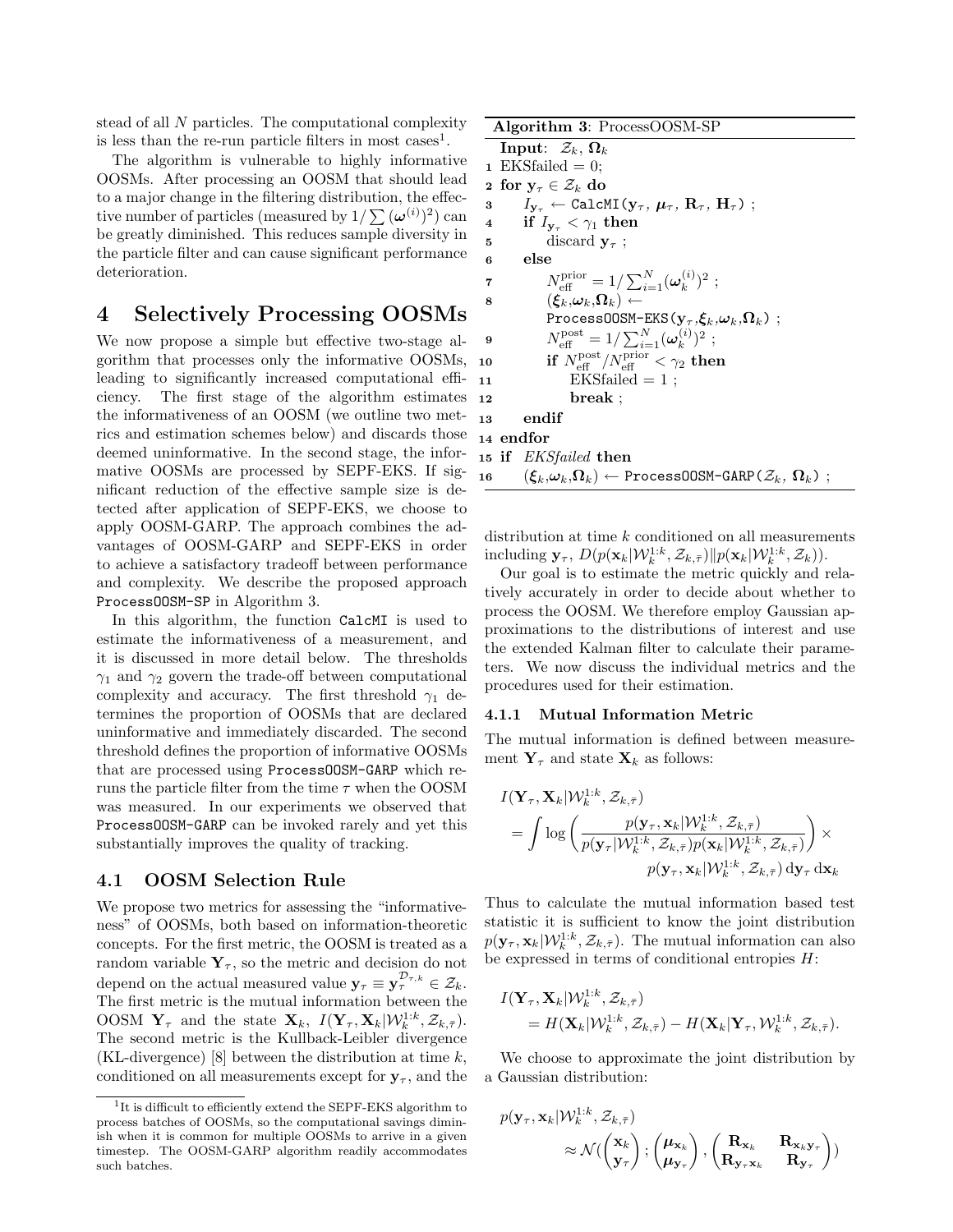Let us define  $\mathbf{R}_{\mathbf{x}_k|\mathbf{y}_\tau} = \mathbf{R}_{\mathbf{x}_k} - \mathbf{R}_{\mathbf{x}_k|\mathbf{y}_\tau} \mathbf{R}_{\mathbf{y}_\tau}^{-1} \mathbf{R}_{\mathbf{y}_\tau \mathbf{x}_k}$ . Standard Gaussian marginalization and conditioning formula lead to the following relationships:

$$
H(\mathbf{X}_k|\mathcal{W}_k^{1:k}, \mathcal{Z}_{k,\bar{\tau}}) = \frac{1}{2} \log |2\pi e \mathbf{R}_{\mathbf{x}_k}|
$$
  

$$
H(\mathbf{X}_k|\mathbf{Y}_{\tau}, \mathcal{W}_k^{1:k}, \mathcal{Z}_{k,\bar{\tau}}) = \frac{1}{2} \log |2\pi e \mathbf{R}_{\mathbf{x}_k|\mathbf{y}_{\tau}}|
$$
  

$$
I(\mathbf{Y}_{\tau}, \mathbf{X}_k|\mathcal{W}_k^{1:k}, \mathcal{Z}_{k,\bar{\tau}}) = \frac{1}{2} \log \frac{|\mathbf{R}_{\mathbf{x}_k}|}{|\mathbf{R}_{\mathbf{x}_k} - \mathbf{R}_{\mathbf{x}_k\mathbf{y}_{\tau}} \mathbf{R}_{\mathbf{y}_{\tau}}^{-1} \mathbf{R}_{\mathbf{y}_{\tau}\mathbf{x}_k}|}
$$

We can devise the following technique for estimating  $I(\mathbf{Y}_{\tau}, \mathbf{X}_k | \mathcal{W}_k^{1:k}, \mathcal{Z}_{k,\bar{\tau}})$ . We assume that the measurement equation at time  $\tau$  can be reasonably accurately linearized around the estimate of the state. Defining  $\mathbf{H}_{\tau} = \frac{\partial}{\partial x} h_{\tau}(\mathbf{x})|_{\mathbf{x}=\boldsymbol{\mu}_{\mathbf{x}_{\tau}}}$ , this implies that  $\mathbf{y}_{\tau} \approx \mathbf{H}_{\tau} \mathbf{x}_{\tau} + \mathbf{s}_{\tau}$ . See [9] for further discussion about this assumption.

Commencing with the saved distribution at time  $\tau$ ,  $p(\mathbf{x}_{\tau} | \mathcal{W}_k^{1:\tau}) \approx \mathcal{N}(\mathbf{x}_{\tau}; \boldsymbol{\mu}_{\tau}, \mathbf{R}_{\tau})$  and using the linearization assumption, we can calculate the Gaussian approximation of the joint distribution at time *τ* :

$$
p(\mathbf{y}_{\tau}, \mathbf{x}_{\tau} | \mathcal{W}_k^{1:\tau}) \approx \mathcal{N}(\begin{pmatrix} \mathbf{x}_{\tau} \\ \mathbf{y}_{\tau} \end{pmatrix}; \begin{pmatrix} \boldsymbol{\mu}_{\mathbf{x}_{\tau}} \\ \boldsymbol{\mu}_{\mathbf{y}_{\tau}} \end{pmatrix}, \begin{pmatrix} \mathbf{R}_{\mathbf{x}_{\tau}} & \mathbf{R}_{x_{\tau} \mathbf{y}_{\tau}} \\ \mathbf{R}_{\mathbf{y}_{\tau} \mathbf{x}_{\tau}} & \mathbf{R}_{\mathbf{y}_{\tau}} \end{pmatrix}
$$

where we set  $\mu_{\mathbf{x}_{\tau}} = \mu_{\tau}, \ \mu_{\mathbf{y}_{\tau}} = h_{\tau}(\mu_{\tau}); \ \mathbf{R}_{\mathbf{x}_{\tau}} = \mathbf{R}_{\tau},$  ${\bf R}_{{\bf y}_{\tau}} \ =\ {\bf H}_{\tau} {\bf R}_{\tau} {\bf H}_{\tau}^T \,+\,{\bf Q}_{\tau},\,\,{\bf R}_{{\bf x}_{\tau} {\bf y}_{\tau}} \ =\ {\bf R}_{\tau} {\bf H}_{\tau}^T,\,\,{\bf R}_{{\bf y}_{\tau} {\bf x}_{\tau}} \ =\$  $\mathbf{R}^T_{\mathbf{x}_\tau \mathbf{y}_\tau}.$ 

We now apply a forward EKF recursion, augmenting the state **x** with the measurement  $y_\tau$ , denoted by **z** with its covariance **P**. The EKF recursion consists of a prediction step:

$$
\mathbf{z}_{m+1|m} = \begin{pmatrix} \boldsymbol{\mu}_{\mathbf{x}_{m+1|m}} \\ \boldsymbol{\mu}_{\mathbf{y}_{\tau}} \end{pmatrix} = \begin{pmatrix} f_m(\boldsymbol{\mu}_{\mathbf{x}_m}) \\ \boldsymbol{\mu}_{\mathbf{y}_{\tau}} \end{pmatrix}
$$
(9)

$$
\mathbf{P}_{m+1|m} = \begin{pmatrix} \mathbf{F}_m & 0 \\ 0 & \mathbf{I} \end{pmatrix} \begin{pmatrix} \mathbf{R}_{\mathbf{x}_m} & \mathbf{R}_{\mathbf{x}_m \mathbf{y}_\tau} \\ \mathbf{R}_{\mathbf{y}_\tau \mathbf{x}_m} & \mathbf{R}_{\mathbf{y}_\tau} \end{pmatrix} \begin{pmatrix} \mathbf{F}_m^T & 0 \\ 0 & \mathbf{I} \end{pmatrix} + \begin{pmatrix} \mathbf{V}_{m+1|m} & 0 \\ 0 & 0 \end{pmatrix}
$$
(10)

and an update step:

$$
\mathbf{r}_{m+1} = \widetilde{\mathbf{y}}_{m+1} - \widetilde{h}_{m+1}(\boldsymbol{\mu}_{\mathbf{x}_{m+1|m}}) \tag{11}
$$

$$
\mathbf{K}_{m+1} = \mathbf{P}_{m+1|m} \widetilde{\mathbf{H}}_{m+1}^T (\widetilde{\mathbf{H}}_{m+1} \mathbf{P}_{m+1|m} \widetilde{\mathbf{H}}_{m+1}^T + \widetilde{\mathbf{Q}}_{m+1})^-(12)
$$

$$
\mathbf{z}_{m+1} = \mathbf{z}_{m+1|m} + \mathbf{K}_{m+1}\mathbf{r}_{m+1}
$$
 (13)

$$
\mathbf{P}_{m+1} = (\mathbf{I} - \mathbf{K}_{m+1}\widetilde{\mathbf{H}}_{m+1})\mathbf{P}_{m+1|m} \tag{14}
$$

Note that

$$
\widetilde{\mathbf{y}}_{m+1} = \begin{pmatrix} \cdots \\ \mathbf{y}_{m+1}^j \\ \cdots \end{pmatrix}
$$

is the vector of varying dimensionality that contains stacked measurements from time  $m + 1$  available at time *k*, i.e.  $\widetilde{\mathbf{y}}_{m+1}$  contains  $\mathbf{y}_{m+1}^j$  if  $\mathbf{y}_{m+1}^j \in \mathcal{W}_k^{m+1} \cup \mathcal{Z}_k$ . Likewise,  $h_{m+1}(\cdot)$  is the corresponding non-linear vector

function defined similarly to  $\widetilde{\mathbf{y}}_{m+1}$ . However,  $\widetilde{\mathbf{H}}_{m+1}$  $\frac{\partial}{\partial x} \widetilde{h}_{m+1}(x)|_{x=\mathbf{z}_{m+1|m}}$  is its linearization with augmented state.  $\mathbf{Q}_{m+1}$  is the block-diagonal matrix which describes noise terms corresponding to components  $y_{m+1}^j$ of vector  $\widetilde{\mathbf{y}}_{m+1}$ .

Repeated application of the recursion permits estimation of the joint distribution  $p(\mathbf{y}_{\tau}, \mathbf{x}_k | \mathcal{W}_k^{1:k}, \mathcal{Z}_{k, \bar{\tau}})$  and this allows us to estimate the mutual information metric  $I(\mathbf{Y}_{\tau}, \mathbf{X}_k | \mathcal{W}_k^{1:k}, \mathcal{Z}_{k,\bar{\tau}})$  using the expressions above.

#### **4.1.2 KL-divergence metric**

The KL-divergence between  $p(\mathbf{x}_k | \mathcal{W}_k^{1:k}, \mathcal{Z}_{k,\bar{\tau}})$  and  $p(\mathbf{x}_k|W_k^{1:k}, \mathcal{Z}_k)$  is calculated using the following formula:

$$
D(p(\mathbf{x}_k|\mathcal{W}_k^{1:k}, \mathcal{Z}_{k,\bar{\tau}})||p(\mathbf{x}_k|\mathcal{W}_k^{1:k}, \mathcal{Z}_k))
$$
  
= 
$$
\frac{1}{2}\log\left(\frac{|\hat{\mathbf{R}}_k|}{|\mathbf{R}_k|} + \text{tr}(\hat{\mathbf{R}}_k^{-1}\mathbf{R}_k) +
$$

$$
(\hat{\boldsymbol{\mu}}_k - \boldsymbol{\mu}_k)^T \hat{\mathbf{R}}_k^{-1} (\hat{\boldsymbol{\mu}}_k - \boldsymbol{\mu}_k) - d_{\mathbf{x}}\right) (15)
$$

), where  $d_{\mathbf{x}}$  is the dimensionality of the state  $x_k$ . In gorithm 3 we use the symmetrized KL-divergence: where  $d_{\mathbf{x}}$  is the dimensionality of the state  $x_k$ . In Al-

$$
I_{\mathbf{y}_{\tau}} = \left( D(p(\mathbf{x}_k | \mathcal{W}_k^{1:k}, \mathcal{Z}_{k,\bar{\tau}}) \| p(\mathbf{x}_k | \mathcal{W}_k^{1:k}, \mathcal{Z}_k)) + D(p(\mathbf{x}_k | \mathcal{W}_k^{1:k}, \mathcal{Z}_k) \| p(\mathbf{x}_k | \mathcal{W}_k^{1:k}, \mathcal{Z}_{k,\bar{\tau}})) \right) / 2 \quad (16)
$$

We estimate the KL-divergence using Gaussian approximations:  $p(\mathbf{x}_k | \mathcal{W}_k^{1:k}, \mathcal{Z}_{k,\bar{\tau}}) \approx \mathcal{N}(\mathbf{x}_k, \boldsymbol{\mu}_k, \mathbf{R}_k)$  and  $p(\mathbf{x}_k|\mathcal{W}_k^{1:k}, \mathcal{Z}_k) \approx \mathcal{N}(\mathbf{x}_k, \hat{\boldsymbol{\mu}}_k, \hat{\mathbf{R}}_k)$ . Both distributions are obtained by applying forward EKE recursions startare obtained by applying forward EKF recursions starting from time  $\tau$ . To obtain the latter distribution we first apply a measurement update step at time *τ* and then calculate standard EKF recursion. The former distribution is obtained by calculating the standard EKF recursion and excluding the measurement  $y_\tau$ .

### **5 Numerical Experiments**

 $^{-1}$  [ $-500m, 500m$ ] and is tracked for 40 seconds. In our simulations we consider a two-dimensional scenario with a single target that makes a clockwise coordinated turn of radius 500*m* with a constant speed 200*km/h*. It starts in y-direction with initial position

The target motion is modeled in the filters by the nearly coordinated turn model with unknown constant turn rate and cartesian velocity. The state of the target is given as  $\mathbf{x}_k = [p_k^x, p_k^y, v_k^x, v_k^y, \omega_k]^T$ , where  $p, v$  and  $\omega$  denote the position, velocity and turn rate respectively. The dynamic model for the coordinated turn model  $f_{k+1|k}(.)$  is

$$
\mathbf{x}_{k+1} = \begin{pmatrix} 1 & 0 & \frac{\sin(\omega_k)}{\omega_k} & \frac{\cos(\omega_k)-1}{\omega_k} & 0 \\ 0 & 1 & \frac{1-\cos(\omega_k)}{\omega_k} & \frac{\sin(\omega_k)}{\omega_k} & 0 \\ 0 & 0 & \cos(\omega_k) & -\sin(\omega_k) & 0 \\ 0 & 0 & \sin(\omega_k) & \cos(\omega_k) & 0 \\ 0 & 0 & 0 & 0 & 1 \end{pmatrix} \mathbf{x}_k + \mathbf{v}_{k+1|k}
$$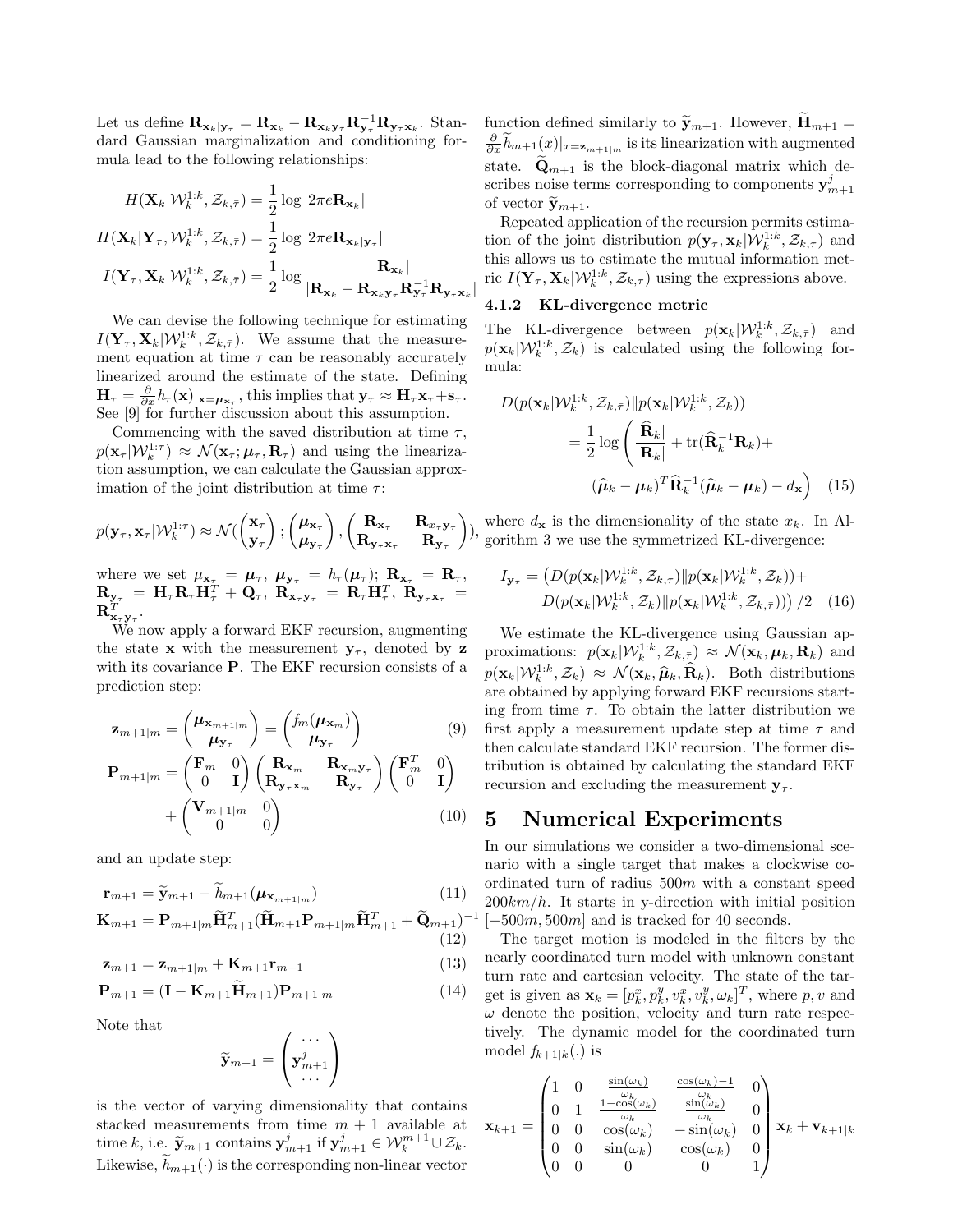where  $\mathbf{v}_{k+1|k}$  is Gaussian process noise,  $\mathbf{v}_{k+1|k} \sim$  $\mathcal{N}(0, \mathbf{V}_{k+1|k}), \mathbf{V}_{k+1|k} = \text{diag}([30^2, 30^2, 10^2, 10^2, 0.1^2]),$ the sampling period is 1 second. We assume that all of the filters initially know little about the state of the target and therefore they are initialized with the state value  $\mathbf{x}_0 = [0, 0, 0, 0, 0]^T$  and a large covariance  $\mathbf{R}_0 = \text{diag}([1000^2, 1000^2, 30^2, 30^2, 0.1^2]).$ 

There are three sensors S1, S2 and S3 sending bearing-only measurements of the target to a common fusion centre. The sensor locations are  $[S_1^x, S_1^y] =$  $[-200, 0], [S_2^x, S_2^y] = [200, 0], [S_3^x, S_3^y] = [-750, 750]$  and the bearings-only measurement function is

$$
h_k(\mathbf{x}_k) = \arctan(\frac{p_k^y - S_j^y}{p_k^x - S_j^x}) \ j = 1, 2, 3 \tag{17}
$$

The measurements from the sensors are corrupted with additive independent Gaussian noises with zero mean and standard deviation  $\sigma_s = 0.05$ . All sensors are assumed to have communication issues leading to OOSMs. An OOSM arrives at the fusion centre from a given sensor with probability *posm* and delay *d*. The delay *d* is uniformly distributed in the interval [0*,* 5]. The probability *posm* is set to 0*.*7, which characterizes the reliability of OOSM delivery (a portion of the OOSMs are lost on the way to the fusion centre).

#### **5.1 Benchmarked Filters**

We have implemented six different particle filters, all based on the Sampling Importance Resampling (SIR) filtering paradigm [10]. The prior distribution is used as the importance function. The filters were implemented in Matlab and the code was highly optimized.

*PFall*: collects all measurements from all active sensors (no OOSMs). This is an idealized filter that provides a performance benchmark.

*PFmis*: discards all OOSMs and therefore only processes the measurements with zero delay.

*PFEKS*: Storage efficient particle filter using EKS smoothing as described in [1] (see Section 3.2).

*PF-GS*: The OOSM-GARP algorithm described in Algorithm 2.

*PF-MI*: Selective OOSM processing based on the mutual information metric.

*PF-KL*: Selective OOSM processing based on the KLdivergence metric.

We use the root mean-squared (RMS) position error to compare the performances of particle filters. Let  $(p_k^x, p_k^y)$  and  $(\hat{p}_{k,i}^x, \hat{p}_{k,i}^y)$  denote the true and estimated target positions at time step *k* for the *i*-th of *M* Monte-Carlo runs. The RMS position error at *k* is calculated as

$$
\text{RMS}_k = \sqrt{\frac{1}{M} \sum_{i=1}^{M} (\hat{p}_{k,i}^x - p_k^x)^2 + (\hat{p}_{k,i}^y - p_k^y)^2}
$$
 (18)



(b) N=5000

Figure 1: Tracking performance of the particle filters as a function of time using RMS error as a performance metric. The curves show the means of 1000 Monte-Carlo trials. (a) Filters use 2000 particles; (b) Filters use 5000 particles.

#### **5.2 Results and Discussion**

The computational complexity versus accuracy tradeoff can be tuned by adjusting the thresholds. We illustrate this in our experiment, where we vary the computational complexity of the proposed algorithms *PF-KL* and *PF-MI* by varying the respective thresholds and plot the RMS vs. complexity curve measured in MAT-LAB.  $\gamma_1 = 0:0.2:1.8$  for *PF-MI* and  $\gamma_1 = 0:0.5:4.5$ for *PF-KL*.  $\gamma_2 = 2.5\%$  for both of them. These results are reported in Fig. 3. In this figure we show the relationship between complexity and performance for the proposed algorithms *PF-KL* and *PF-MI* with ten values of the first stage threshold  $\gamma_1$  and results of 10 simulations for other algorithms. Each simulation involves 1000 Monte Carlo runs. We compare the performance of all particle filters when they use 2000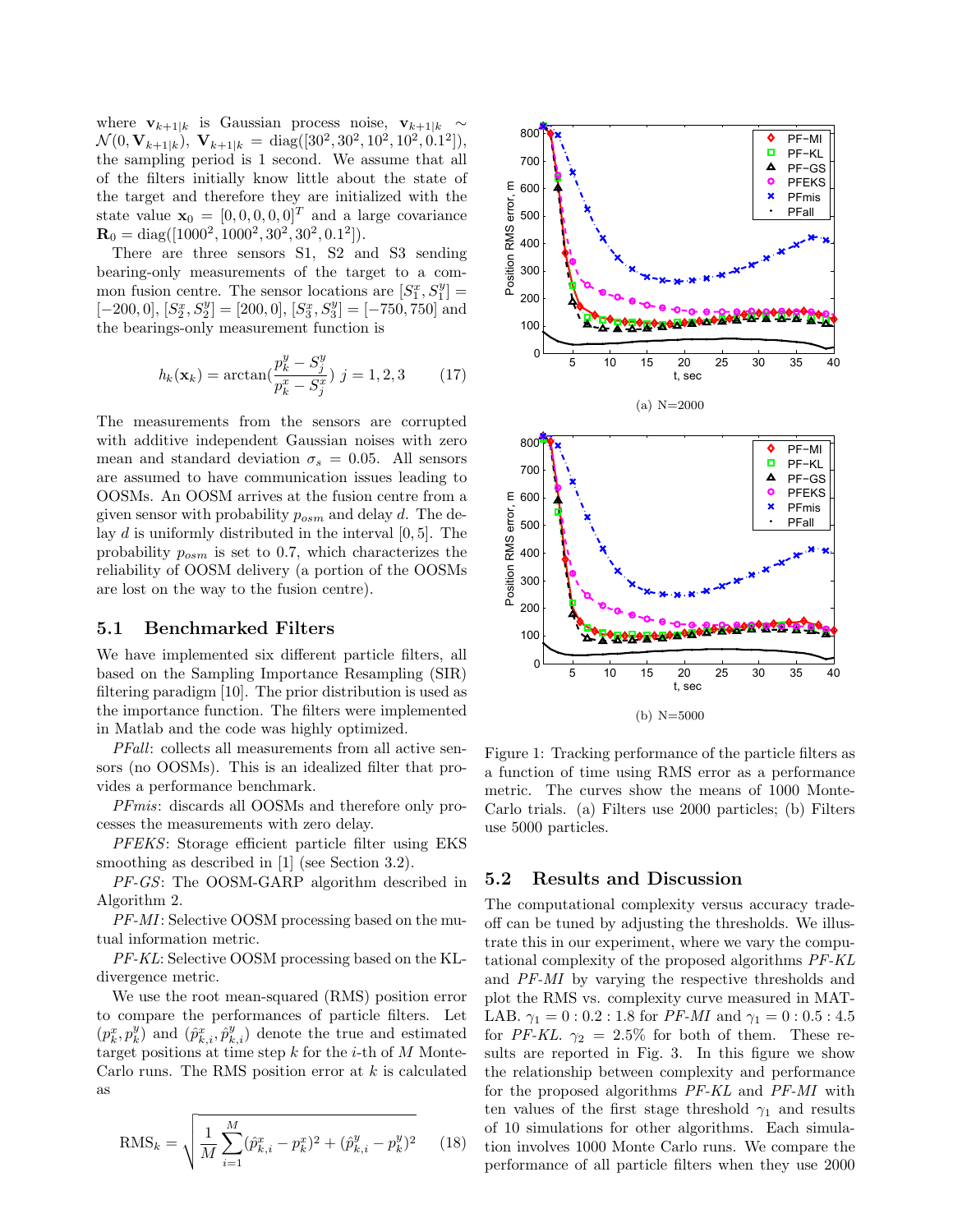

Figure 2: Errorbars showing the variation of position RMS for *PFEKS*, *PF-GS* and *PF-MI*, when they use 5000 particles. The box has lines at the lower quartile, median(red line), and upper quartile values. Outliers  $(\text{red } ' +')$  are values beyond the range of 5 times the interquartile range from the ends of the box.

and 5000 particles. When the thresholds are chosen so that the selective processing filter has the same computational complexity as the storage efficient particle filter of [1], it achieves significantly better tracking performance. Alternatively, for the same fixed RMS error performance, the selective processing algorithm reduces the computation time by approximately 50%.

From Fig. 3, we can see that the following thresholds optimize the trade-off between complexity and accuracy:  $\gamma_1 = 0.4$  for *PF-MI* and  $\gamma_1 = 0.5$  for *PF-KL*. In Fig. 1, we plot the RMS position performance for 40*s* of the algorithms with these settings. From the results, the number of individual OOSMs to be processed by the EKS after the first threshold  $\gamma_1$  is 30.66% and 30*.*88% for *PF-MI* and 35*.*67% and 35*.*92% for *PF-KL* with 2000 and 5000 particles respectively. After the second threshold the number of most informative OOSMs processed by rerunning the particle filter is 1*.*42% and 1*.*34% for *PF-MI* and 3*.*13% and 2*.*86% for *PF-KL* with 2000 and 5000 particles respectively. Errorbar plots of RMS performance of *PFEKS*, *PF-GS* and *PF-MI* with 5000 particles are shown in Fig. 2, which indicates that the performance of *PFEKS* is not as stable as *PF-GS* and *PF-MI*. Despite processing only a relatively small fraction of the OOSMs, the proposed algorithm performs almost as well as the much more complex OOSM-GARP algorithm (*PF-GS*). The calculation of the selection criterion has minimal overhead, so discarding the uninformative measurements results in significant computational savings.

# **6 Conclusions**

This paper presents a computationally efficient algorithm for delay-tolerant particle filtering that has limited memory requirements. By identifying and discarding the uninformative delayed measurements, the algorithm reduces the computational requirements. By processing the most informative measurements with a rerun particle filter, the algorithm achieves better tracking performance than the storage efficient particle filter of [1]. In future work we plan to develop an adaptive process that modifies the thresholds during operation until a satisfactory balance between computational load and accuracy is achieved. We will also explore whether the fusion centre can provide feedback to the sensor nodes so that they can locally assess measurement informativeness. This would allow sensor nodes to avoid unnecessary energy expenditure by discarding uninformative measurements prior to transmission.

# **References**

- [1] U. Orguner and F. Gustafsson, "Storage efficient particle filters for the out of sequence measurement problem," in *Proc. Int. Conf. Information Fusion*, (Cologne, Germany), July 2008.
- [2] Y. Bar-Shalom, H. Chen, and M. Mallick, "Onestep solution for the multistep out-of-sequencemeasurement problem in tracking," *IEEE Trans. Aerosp. Electron. Syst.*, vol. 40, pp. 27–37, Jan. 2004.
- [3] M. Orton and W. Fitzgerald, "A Bayesian approach to tracking multiple targets using sensor arrays and particle filters," *IEEE Trans. Signal Process.*, vol. 50, pp. 216–223, Feb. 2002.
- [4] M. Orton and A. Marrs, "Particle filters for tracking with out-of-sequence measurements," *IEEE Trans. Aerosp. Electron. Syst.*, vol. 41, pp. 693–702, Apr. 2005.
- [5] M. Mallick, T. Kirubarajan, and S. Arulampalam, "Out-of-sequence measurement processing for tracking ground target using particle filters," in *Proc. IEEE Aerospace Conf.*, vol. 4, pp. 1809–1818, Mar. 2002.
- [6] P. Fearnhead, D. Wyncoll, and T. Tawn, "A sequential smoothing algorithm with linear computational cost," Tech. Rep. 8844, Lancaster University, May 2008.
- [7] K. K. Biswas and A. Mahalana, "Suboptimal algorithms for nonlinear smoothing," *IEEE Trans. Aerosp. Electron. Syst.*, vol. 9, pp. 529–534, Apr. 1973.
- [8] S. Kullback and R. Leibler, "On information and sufficiency," *Annals of Mathematical Statistics*, vol. 22, no. 1, pp. 1317–1339, 1951.
- [9] J. L. Williams, J. W. Fisher, and A. Willsky, "Approximate dynamic programming for communicationconstrained sensor network management," *IEEE Trans. Signal Process.*, vol. 55, pp. 3995–4003, Aug. 2007.
- [10] N. J. Gordon, D. J. Salmond, and A. F. M. Smith, "Novel approach to nonlinear/non-gaussian bayesian state estimation," *Radar and Signal Processing, IEEE Proceedings F*, vol. 140, pp. 107–113, Apr. 1993.